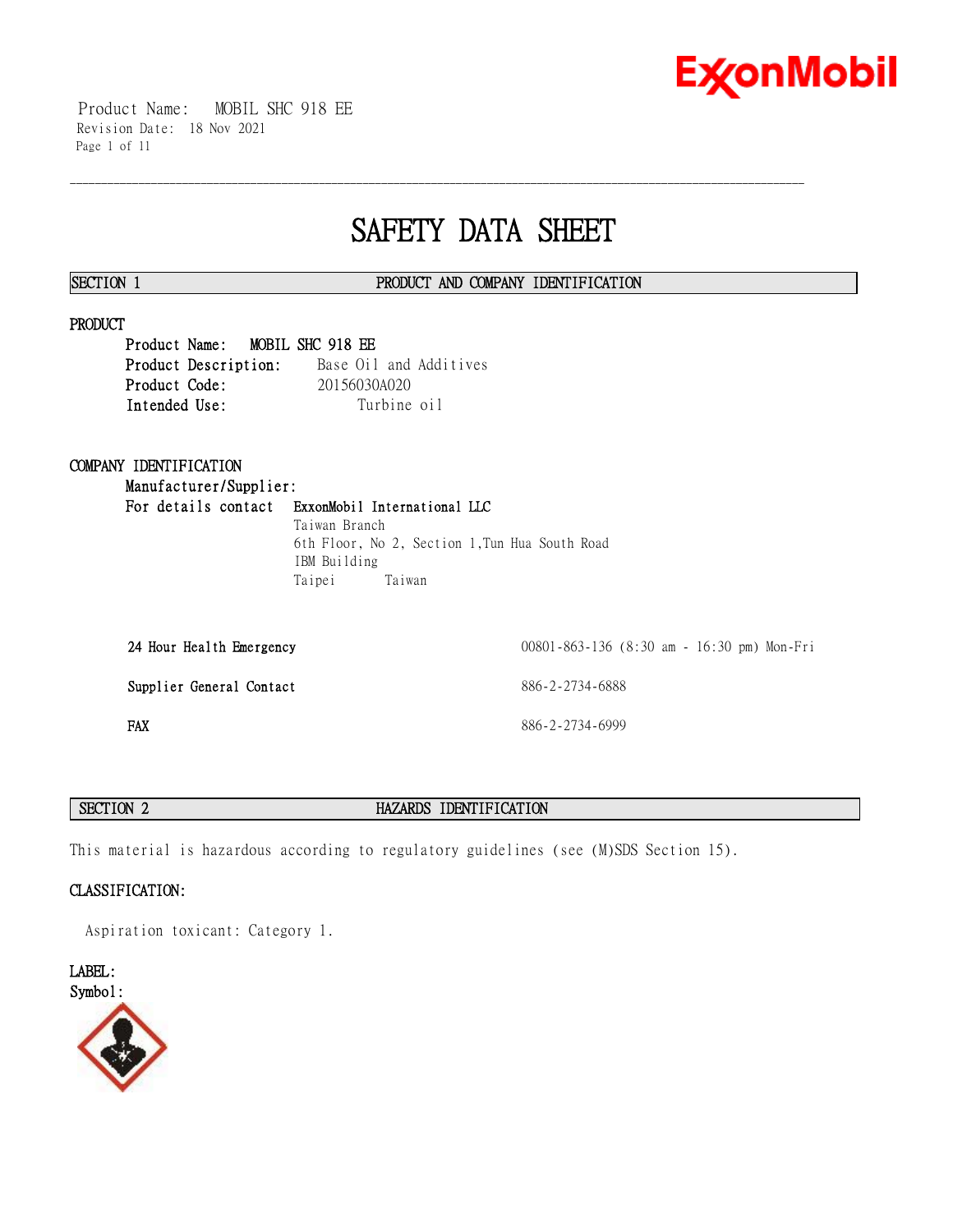

 Product Name: MOBIL SHC 918 EE Revision Date: 18 Nov 2021 Page 2 of 11

# **Signal Word:** Danger

# **Hazard Statements:**

Health: H304: May be fatal if swallowed and enters airways.

# **Precautionary Statements:**

 Response: P301 + P310: IF SWALLOWED: Immediately call a POISON CENTER or doctor/physician. P331: Do NOT induce vomiting. Storage: P405: Store locked up. Disposal: P501: Dispose of contents and container in accordance with local regulations.

\_\_\_\_\_\_\_\_\_\_\_\_\_\_\_\_\_\_\_\_\_\_\_\_\_\_\_\_\_\_\_\_\_\_\_\_\_\_\_\_\_\_\_\_\_\_\_\_\_\_\_\_\_\_\_\_\_\_\_\_\_\_\_\_\_\_\_\_\_\_\_\_\_\_\_\_\_\_\_\_\_\_\_\_\_\_\_\_\_\_\_\_\_\_\_\_\_\_\_\_\_\_\_\_\_\_\_\_\_\_\_\_\_\_\_\_\_\_

# **Other hazard information:**

# **PHYSICAL / CHEMICAL HAZARDS**

No significant hazards.

# **HEALTH HAZARDS**

High-pressure injection under skin may cause serious damage. Excessive exposure may result in eye, skin, or respiratory irritation.

# **ENVIRONMENTAL HAZARDS**

No significant hazards.

**NOTE:** This material should not be used for any other purpose than the intended use in Section 1 without expert advice. Health studies have shown that chemical exposure may cause potential human health risks which may vary from person to person.

| SECTION 3 | COMPOSITION , | INFORMATION ON INGREDIENTS |
|-----------|---------------|----------------------------|
|           |               |                            |

This material is defined as a mixture.

### **Hazardous Substance(s) or Complex Substance(s) required for disclosure**

| $\mathbf{X}$<br>Name                                                                                                                                                                                                | CAS#                                  | - 14<br>$Concentration*$ | GHS H<br>Codes<br>Hazard |
|---------------------------------------------------------------------------------------------------------------------------------------------------------------------------------------------------------------------|---------------------------------------|--------------------------|--------------------------|
| 50<br>DJ OBJT.<br>$-$<br>∟INEAR<br><b>BRANCHED</b><br>AND<br><b>AVV</b><br>HE,<br>TVCT<br>$\sim$ 10<br>$\vee$<br>$\sim$ $-$<br>υu<br>LILLAILO<br><b>IVI</b><br>. 17 I 17 I<br>ັບ<br>$\overline{\phantom{a}}$<br>. . | $-69 - 0$<br>1000<br>848301<br>$\cup$ | 00%<br>nη<br>.           | H304                     |

### **TCSCA: Toxic Chemical Substances:** None.

\* All concentrations are percent by weight unless material is a gas. Gas concentrations are in percent by volume.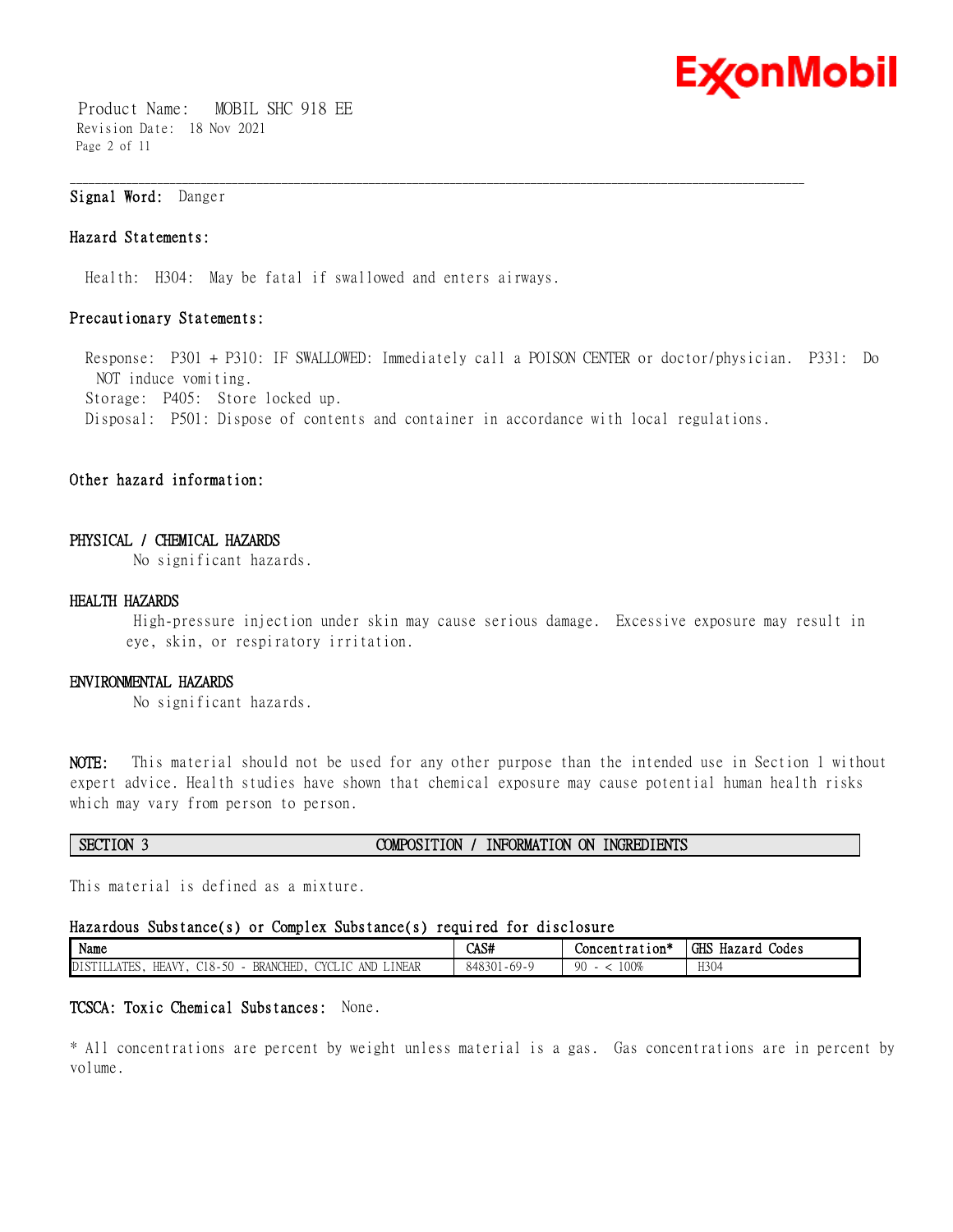

 Product Name: MOBIL SHC 918 EE Revision Date: 18 Nov 2021 Page 3 of 11

# **SECTION 4 FIRST AID MEAUSRES**

\_\_\_\_\_\_\_\_\_\_\_\_\_\_\_\_\_\_\_\_\_\_\_\_\_\_\_\_\_\_\_\_\_\_\_\_\_\_\_\_\_\_\_\_\_\_\_\_\_\_\_\_\_\_\_\_\_\_\_\_\_\_\_\_\_\_\_\_\_\_\_\_\_\_\_\_\_\_\_\_\_\_\_\_\_\_\_\_\_\_\_\_\_\_\_\_\_\_\_\_\_\_\_\_\_\_\_\_\_\_\_\_\_\_\_\_\_\_

# **INHALATION**

Remove from further exposure. For those providing assistance, avoid exposure to yourself or others. Use adequate respiratory protection. If respiratory irritation, dizziness, nausea, or unconsciousness occurs, seek immediate medical assistance. If breathing has stopped, assist ventilation with a mechanical device or use mouth-to-mouth resuscitation.

# **SKIN CONTACT**

Wash contact areas with soap and water. If product is injected into or under the skin, or into any part of the body, regardless of the appearance of the wound or its size, the individual should be evaluated immediately by a physician as a surgical emergency. Even though initial symptoms from high pressure injection may be minimal or absent, early surgical treatment within the first few hours may significantly reduce the ultimate extent of injury.

# **EYE CONTACT**

Flush thoroughly with water. If irritation occurs, get medical assistance.

# **INGESTION**

Seek immediate medical attention. Do not induce vomiting.

### **NOTE TO PHYSICIAN**

If ingested, material may be aspirated into the lungs and cause chemical pneumonitis. Treat appropriately.

### **PRECAUTIONS FOR FIRST AID RESPONDERS**

See Section 8 for advice on the minimum requirements for personal protective equipment. Additional protective measures may be necessary, depending on the specific circumstances and/or the expert judgment of the emergency responders.

### **MOST IMPORTANT SYMPTOMS AND EFFECTS, BOTH ACUTE AND DELAYED**

Local necrosis as evidenced by delayed onset of pain and tissue damage a few hours after injection.

### **SECTION 5 FIRE FIGHTING MEASURES**

### **EXTINGUISHING MEDIA**

**Appropriate Extinguishing Media:** Use water fog, foam, dry chemical or carbon dioxide (CO2) to extinguish flames.

**Inappropriate Extinguishing Media:** Straight Streams of Water

## **FIRE FIGHTING**

**Fire Fighting Instructions:** Evacuate area. Prevent runoff from fire control or dilution from entering streams, sewers, or drinking water supply. Firefighters should use standard protective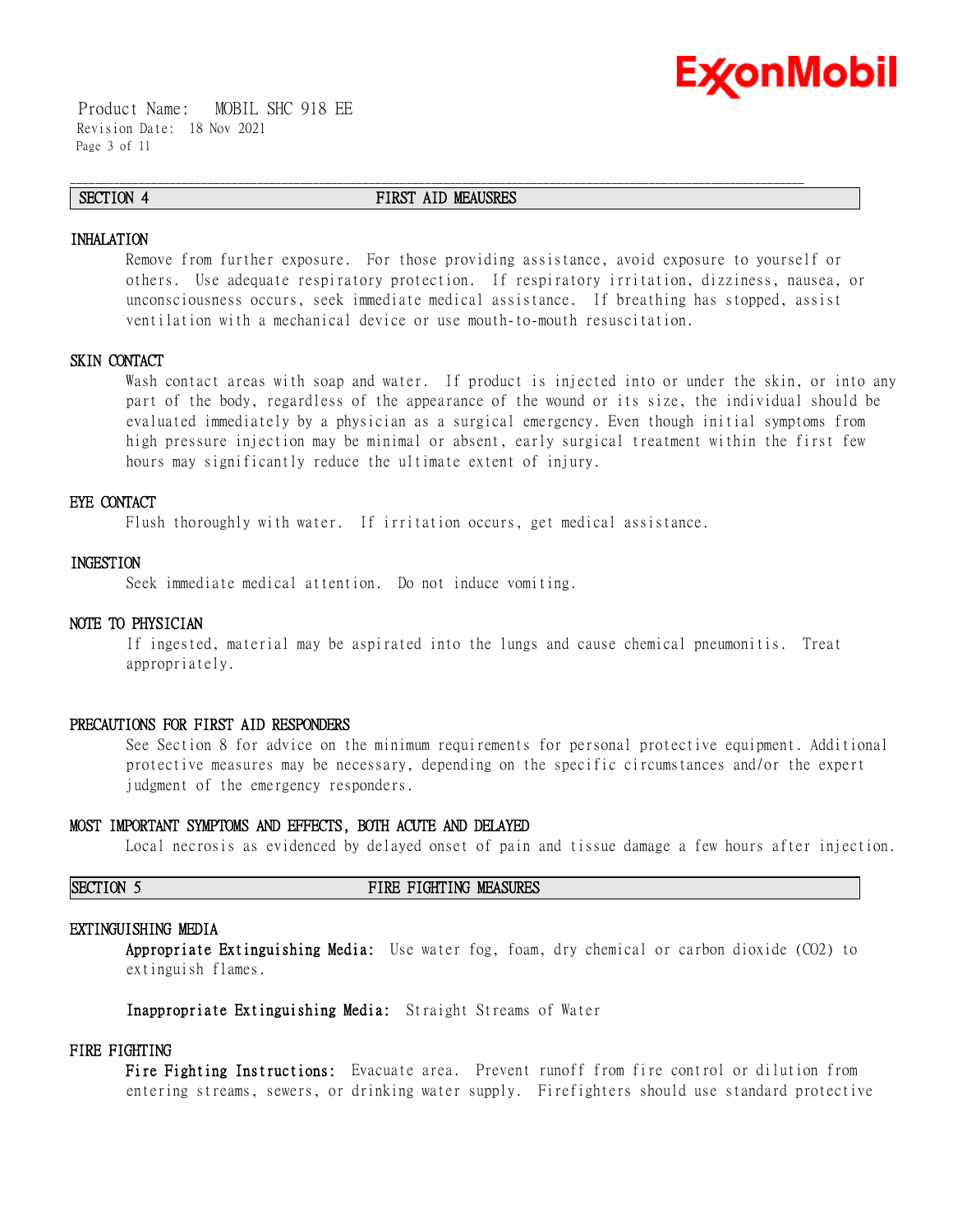

 Product Name: MOBIL SHC 918 EE Revision Date: 18 Nov 2021 Page 4 of 11

> equipment and in enclosed spaces, self-contained breathing apparatus (SCBA). Use water spray to cool fire exposed surfaces and to protect personnel.

**Hazardous Combustion Products:** Aldehydes, Incomplete combustion products, Oxides of carbon, Smoke, Fume, Sulphur oxides

\_\_\_\_\_\_\_\_\_\_\_\_\_\_\_\_\_\_\_\_\_\_\_\_\_\_\_\_\_\_\_\_\_\_\_\_\_\_\_\_\_\_\_\_\_\_\_\_\_\_\_\_\_\_\_\_\_\_\_\_\_\_\_\_\_\_\_\_\_\_\_\_\_\_\_\_\_\_\_\_\_\_\_\_\_\_\_\_\_\_\_\_\_\_\_\_\_\_\_\_\_\_\_\_\_\_\_\_\_\_\_\_\_\_\_\_\_\_

# **FLAMMABILITY PROPERTIES**

**Flash Point [Method]:** >215 C (419 F) [ASTM D-92] **Flammable Limits (Approximate volume % in air):** LEL: 0.9 UEL: 7.0 **Autoignition Temperature:** N/D

**SECTION 6 ACCIDENTAL RELEASE MEASURES**

# **NOTIFICATION PROCEDURES**

In the event of a spill or accidental release, notify relevant authorities in accordance with all applicable regulations.

### **PROTECTIVE MEASURES**

Avoid contact with spilled material. Warn or evacuate occupants in surrounding and downwind areas if required due to toxicity or flammability of the material. See Section 5 for fire fighting information. See the Hazard Identification Section for Significant Hazards. See Section 4 for First Aid Advice. See Section 8 for advice on the minimum requirements for personal protective equipment. Additional protective measures may be necessary, depending on the specific circumstances and/or the expert judgment of the emergency responders.

# **SPILL MANAGEMENT**

Land Spill: Stop leak if you can do it without risk. Recover by pumping or with suitable absorbent.

**Water Spill:** Stop leak if you can do it without risk. Confine the spill immediately with booms. Warn other shipping. Remove from the surface by skimming or with suitable absorbents. Seek the advice of a specialist before using dispersants.

Water spill and land spill recommendations are based on the most likely spill scenario for this material; however, geographic conditions, wind, temperature, (and in the case of a water spill) wave and current direction and speed may greatly influence the appropriate action to be taken. For this reason, local experts should be consulted. Note: Local regulations may prescribe or limit action to be taken.

# **ENVIRONMENTAL PRECAUTIONS**

Large Spills: Dike far ahead of liquid spill for later recovery and disposal. Prevent entry into waterways, sewers, basements or confined areas.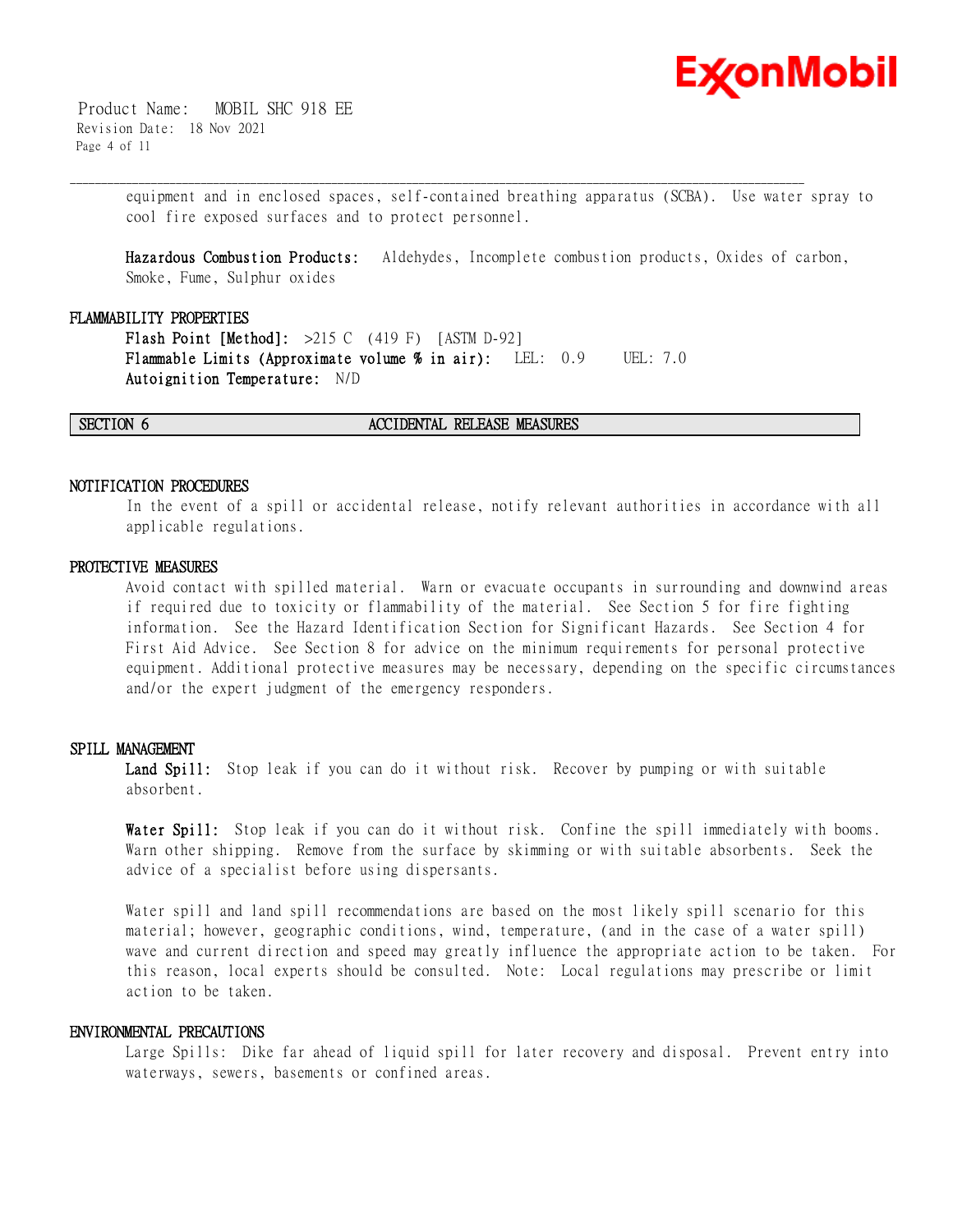

 Product Name: MOBIL SHC 918 EE Revision Date: 18 Nov 2021 Page 5 of 11

# **SECTION 7 HANDLING AND STORAGE**

\_\_\_\_\_\_\_\_\_\_\_\_\_\_\_\_\_\_\_\_\_\_\_\_\_\_\_\_\_\_\_\_\_\_\_\_\_\_\_\_\_\_\_\_\_\_\_\_\_\_\_\_\_\_\_\_\_\_\_\_\_\_\_\_\_\_\_\_\_\_\_\_\_\_\_\_\_\_\_\_\_\_\_\_\_\_\_\_\_\_\_\_\_\_\_\_\_\_\_\_\_\_\_\_\_\_\_\_\_\_\_\_\_\_\_\_\_\_

### **HANDLING**

Prevent small spills and leakage to avoid slip hazard. Material can accumulate static charges which may cause an electrical spark (ignition source). When the material is handled in bulk, an electrical spark could ignite any flammable vapors from liquids or residues that may be present (e.g., during switch-loading operations). Use proper bonding and/or earthing procedures. However, bonding and earthing may not eliminate the hazard from static accumulation. Consult local applicable standards for guidance. Additional references include American Petroleum Institute 2003 (Protection Against Ignitions Arising out of Static, Lightning and Stray Currents) or National Fire Protection Agency 77 (Recommended Practice on Static Electricity) or CENELEC CLC/TR 50404 (Electrostatics - Code of practice for the avoidance of hazards due to static electricity).

**Static Accumlator:** This material is a static accumulator.

# **STORAGE**

The type of container used to store the material may affect static accumulation and dissipation. Do not store in open or unlabelled containers. Keep away from incompatible materials.

**SECTION 8 EXPOSURE CONTROLS / PERSONAL PROTECTION**

### **EXPOSURE LIMIT VALUES**

### **Exposure limits/standards (Note: Exposure limits are not additive)**

| Substance<br>Name                             | Form | Limi        | Standard           |                         | Note | Source           | Year |
|-----------------------------------------------|------|-------------|--------------------|-------------------------|------|------------------|------|
| <b>ATES</b><br>HEAVY.<br>DISTIL<br>$C18-50 -$ |      | <b>STEL</b> | $500 \text{ mg/m}$ | $\cap$ $\subset$<br>ppm |      | m<br>la i wan    | 2018 |
| <b>BRANCHED</b><br>LINEAR<br>UVU<br>AND<br>TC |      |             |                    |                         |      | <b>PF</b><br>دىس |      |

**Exposure limit/standards for materials that can be formed when handling this product:** When mists / aerosols can occur the following is recommended: 5 mg/m3 - ACGIH TLV (inhalable fraction).

# **Biological limits**

No biological limits allocated.

NOTE: Limits/standards shown for guidance only. Follow applicable regulations.

# **ENGINEERING CONTROLS**

The level of protection and types of controls necessary will vary depending upon potential exposure conditions. Control measures to consider:

No special requirements under ordinary conditions of use and with adequate ventilation.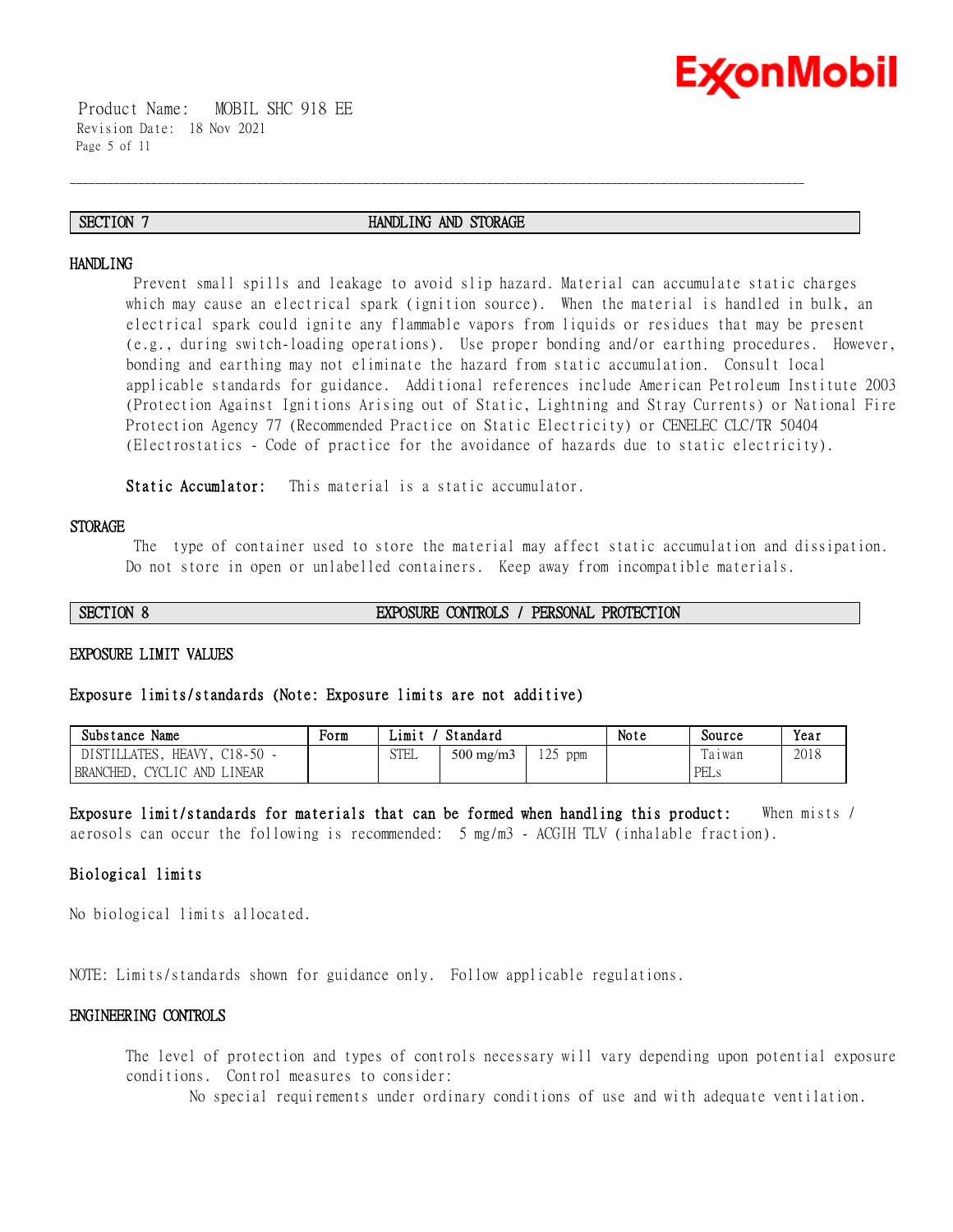

 Product Name: MOBIL SHC 918 EE Revision Date: 18 Nov 2021 Page 6 of 11

# **PERSONAL PROTECTION**

Personal protective equipment selections vary based on potential exposure conditions such as applications, handling practices, concentration and ventilation. Information on the selection of protective equipment for use with this material, as provided below, is based upon intended, normal usage.

\_\_\_\_\_\_\_\_\_\_\_\_\_\_\_\_\_\_\_\_\_\_\_\_\_\_\_\_\_\_\_\_\_\_\_\_\_\_\_\_\_\_\_\_\_\_\_\_\_\_\_\_\_\_\_\_\_\_\_\_\_\_\_\_\_\_\_\_\_\_\_\_\_\_\_\_\_\_\_\_\_\_\_\_\_\_\_\_\_\_\_\_\_\_\_\_\_\_\_\_\_\_\_\_\_\_\_\_\_\_\_\_\_\_\_\_\_\_

**Respiratory Protection:** If engineering controls do not maintain airborne contaminant concentrations at a level which is adequate to protect worker health, an approved respirator may be appropriate. Respirator selection, use, and maintenance must be in accordance with regulatory requirements, if applicable. Types of respirators to be considered for this material include:

No special requirements under ordinary conditions of use and with adequate ventilation. Particulate

For high airborne concentrations, use an approved supplied-air respirator, operated in positive pressure mode. Supplied air respirators with an escape bottle may be appropriate when oxygen levels are inadequate, gas/vapor warning properties are poor, or if air purifying filter capacity/rating may be exceeded.

**Hand Protection:** Any specific glove information provided is based on published literature and glove manufacturer data. Glove suitability and breakthrough time will differ depending on the specific use conditions. Contact the glove manufacturer for specific advice on glove selection and breakthrough times for your use conditions. Inspect and replace worn or damaged gloves. The types of gloves to be considered for this material include:

No protection is ordinarily required under normal conditions of use. Nitrile,Viton

**Eye Protection:** If contact is likely, safety glasses with side shields are recommended.

**Skin and Body Protection:** Any specific clothing information provided is based on published literature or manufacturer data. The types of clothing to be considered for this material include: No skin protection is ordinarily required under normal conditions of use. In accordance with good industrial hygiene practices, precautions should be taken to avoid skin contact.

**Specific Hygiene Measures:** Always observe good personal hygiene measures, such as washing after handling the material and before eating, drinking, and/or smoking. Routinely wash work clothing and protective equipment to remove contaminants. Discard contaminated clothing and footwear that cannot be cleaned. Practice good housekeeping.

# **ENVIRONMENTAL CONTROLS**

Comply with applicable environmental regulations limiting discharge to air, water and soil. Protect the environment by applying appropriate control measures to prevent or limit emissions.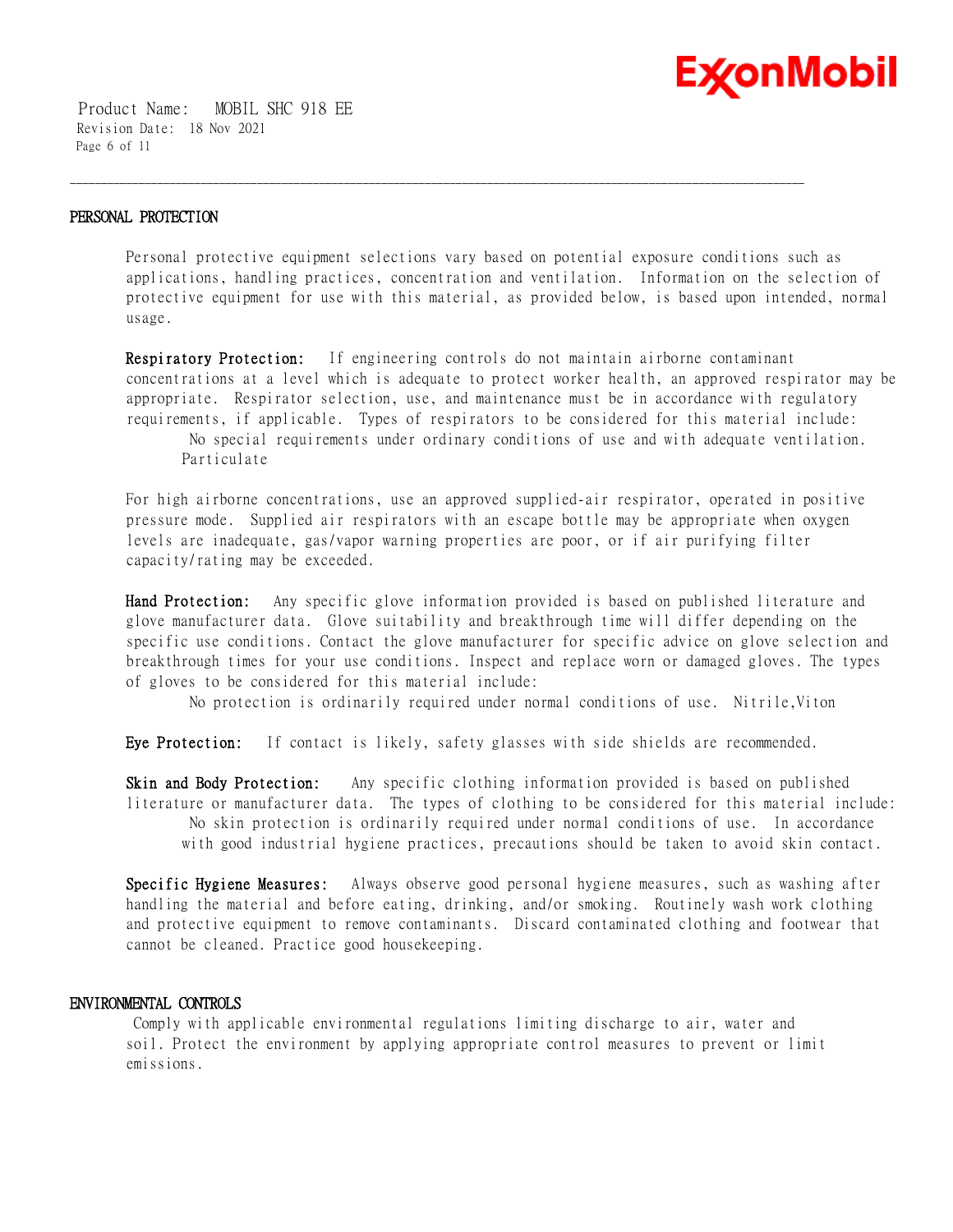

 Product Name: MOBIL SHC 918 EE Revision Date: 18 Nov 2021 Page 7 of 11

# **SECTION 9 PHYSICAL AND CHEMICAL PROPERTIES**

**Note: Physical and chemical properties are provided for safety, health and environmental considerations only and may not fully represent product specifications. Contact the Supplier for additional information.**

\_\_\_\_\_\_\_\_\_\_\_\_\_\_\_\_\_\_\_\_\_\_\_\_\_\_\_\_\_\_\_\_\_\_\_\_\_\_\_\_\_\_\_\_\_\_\_\_\_\_\_\_\_\_\_\_\_\_\_\_\_\_\_\_\_\_\_\_\_\_\_\_\_\_\_\_\_\_\_\_\_\_\_\_\_\_\_\_\_\_\_\_\_\_\_\_\_\_\_\_\_\_\_\_\_\_\_\_\_\_\_\_\_\_\_\_\_\_

**GENERAL INFORMATION**

**Physical State:** Liquid **Color:** Pale Yellow **Odor:** Characteristic **Odor Threshold:** N/D

### **IMPORTANT HEALTH, SAFETY, AND ENVIRONMENTAL INFORMATION**

**Relative Density (at 15.6 C):** 0.821 [ASTM D4052] **Flammability (Solid, Gas):** N/A **Flash Point [Method]:** >215 C (419 F) [ASTM D-92] **Flammable Limits (Approximate volume % in air):** LEL: 0.9 UEL: 7.0 **Autoignition Temperature:** N/D **Boiling Point / Range:** > 316 C (600 F) **Decomposition Temperature:** N/D **Vapor Density (Air = 1):**  $> 2$  at 101 kPa **Vapor Pressure:** < 0.013 kPa (0.1 mm Hg) at 20 C **Evaporation Rate (n-butyl acetate = 1):** N/D **pH:** N/A **Log Pow (n-Octanol/Water Partition Coefficient):** > 3.5 **Solubility in Water:** Negligible **Viscosity:** 18.5 cSt (18.5 mm2/sec) at 40 C [ASTM D 445] **Oxidizing Properties:** See Hazards Identification Section.

### **OTHER INFORMATION**

**Freezing Point:** N/D **Melting Point:** N/A **Pour Point:**  $-18$  C (0 F) [ASTM D97] **DMSO Extract (mineral oil only), IP-346:** < 3

### **SECTION 10 STABILITY AND REACTIVITY**

**STABILITY:** Material is stable under normal conditions.

**CONDITIONS TO AVOID:** Excessive heat. High energy sources of ignition.

**MATERIALS TO AVOID:** Strong oxidizers

**HAZARDOUS DECOMPOSITION PRODUCTS:** Material does not decompose at ambient temperatures.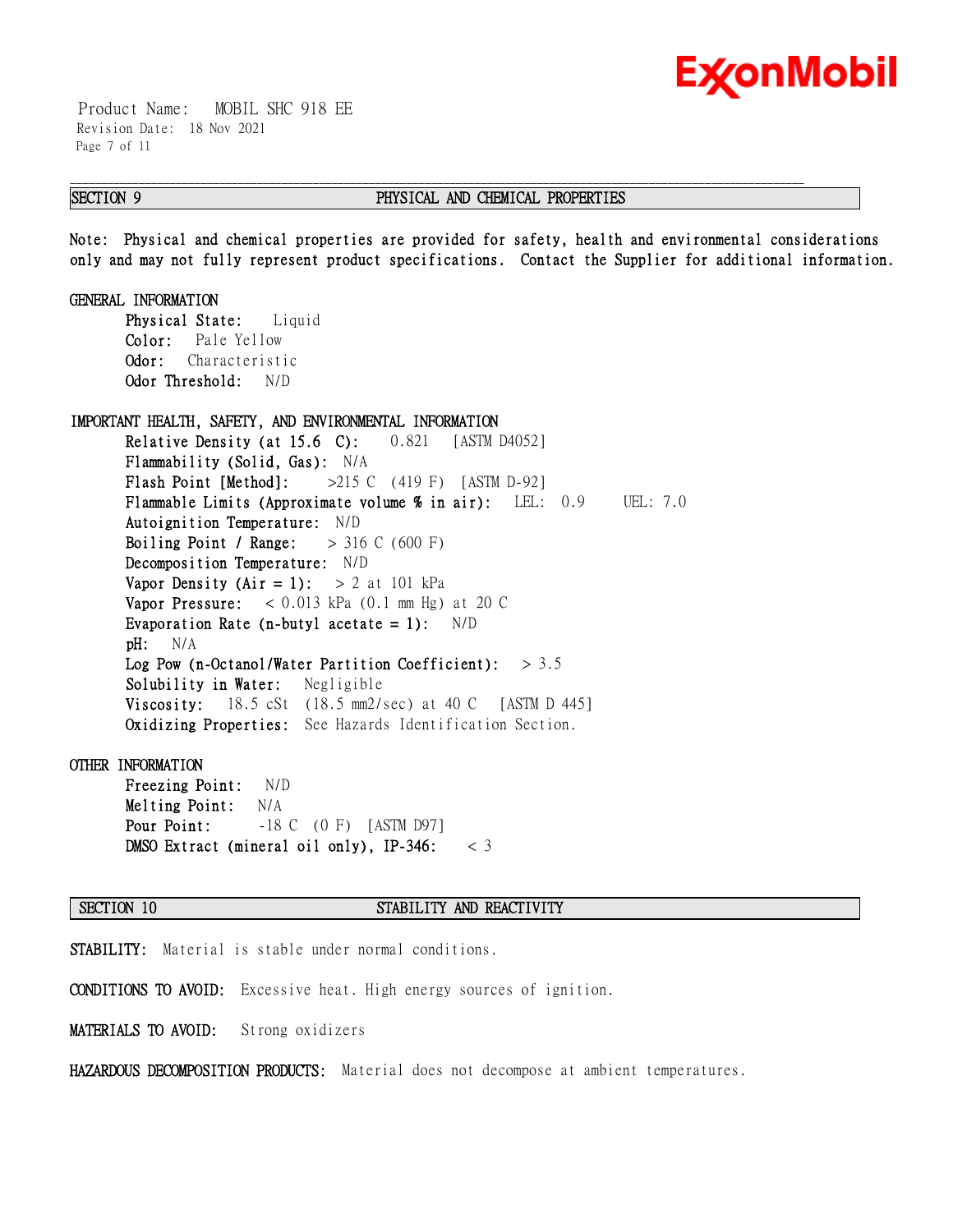

 Product Name: MOBIL SHC 918 EE Revision Date: 18 Nov 2021 Page 8 of 11

**POSSIBILITY OF HAZARDOUS REACTIONS:** Hazardous polymerization will not occur.

# **SECTION 11 TOXICOLOGICAL INFORMATION**

\_\_\_\_\_\_\_\_\_\_\_\_\_\_\_\_\_\_\_\_\_\_\_\_\_\_\_\_\_\_\_\_\_\_\_\_\_\_\_\_\_\_\_\_\_\_\_\_\_\_\_\_\_\_\_\_\_\_\_\_\_\_\_\_\_\_\_\_\_\_\_\_\_\_\_\_\_\_\_\_\_\_\_\_\_\_\_\_\_\_\_\_\_\_\_\_\_\_\_\_\_\_\_\_\_\_\_\_\_\_\_\_\_\_\_\_\_\_

# **INFORMATION ON TOXICOLOGICAL EFFECTS**

| <u> Hazard Class</u>                    | Conclusion / Remarks                                        |
|-----------------------------------------|-------------------------------------------------------------|
| Inhalation                              |                                                             |
| Acute Toxicity: No end point data for   | Minimally Toxic. Base on assessment of the components.      |
| material.                               |                                                             |
| Irritation: No end point data for       | Negligible hazard at ambient/normal handling temperatures.  |
| material.                               |                                                             |
| Ingestion                               |                                                             |
| Acute Toxicity: No end point data for   | Minimally Toxic. Base on assessment of the components.      |
| material.                               |                                                             |
| Skin                                    |                                                             |
| Acute Toxicity: No end point data for   | Minimally Toxic. Base on assessment of the components.      |
| material.                               |                                                             |
| Skin Corrosion/Irritation: No end point | Negligible irritation to skin at ambient temperatures. Base |
| data for material.                      | on assessment of the components.                            |
| Eye                                     |                                                             |
| Serious Eye Damage/Irritation: No end   | May cause mild, short-lasting discomfort to eyes. Base on   |
| point data for material.                | assessment of the components.                               |
| Sensitization                           |                                                             |
| Respiratory Sensitization: No end point | Not expected to be a respiratory sensitizer.                |
| data for material.                      |                                                             |
| Skin Sensitization: No end point data   | Not expected to be a skin sensitizer. Base on assessment of |
| for material.                           | the components.                                             |
| Aspiration: Data available.             | May be fatal if swallowed and enters airways. Based on      |
|                                         | physico-chemical properties of the material.                |
| Germ Cell Mutagenicity: No end point    | Not expected to be a germ cell mutagen. Base on assessment  |
| data for material.                      | of the components.                                          |
| Carcinogenicity: No end point data for  | Not expected to cause cancer. Base on assessment of the     |
| material.                               | components.                                                 |
| Reproductive Toxicity: No end point     | Not expected to be a reproductive toxicant. Base on         |
| data for material.                      | assessment of the components.                               |
| Lactation: No end point data for        | Not expected to cause harm to breast-fed children.          |
| material.                               |                                                             |
| Specific Target Organ Toxicity (STOT)   |                                                             |
| Single Exposure: No end point data for  | Not expected to cause organ damage from a single exposure.  |
| material.                               |                                                             |
| Repeated Exposure: No end point data    | Not expected to cause organ damage from prolonged or        |
| for material.                           | repeated exposure. Base on assessment of the components.    |

# **OTHER INFORMATION**

 **For the product itself:**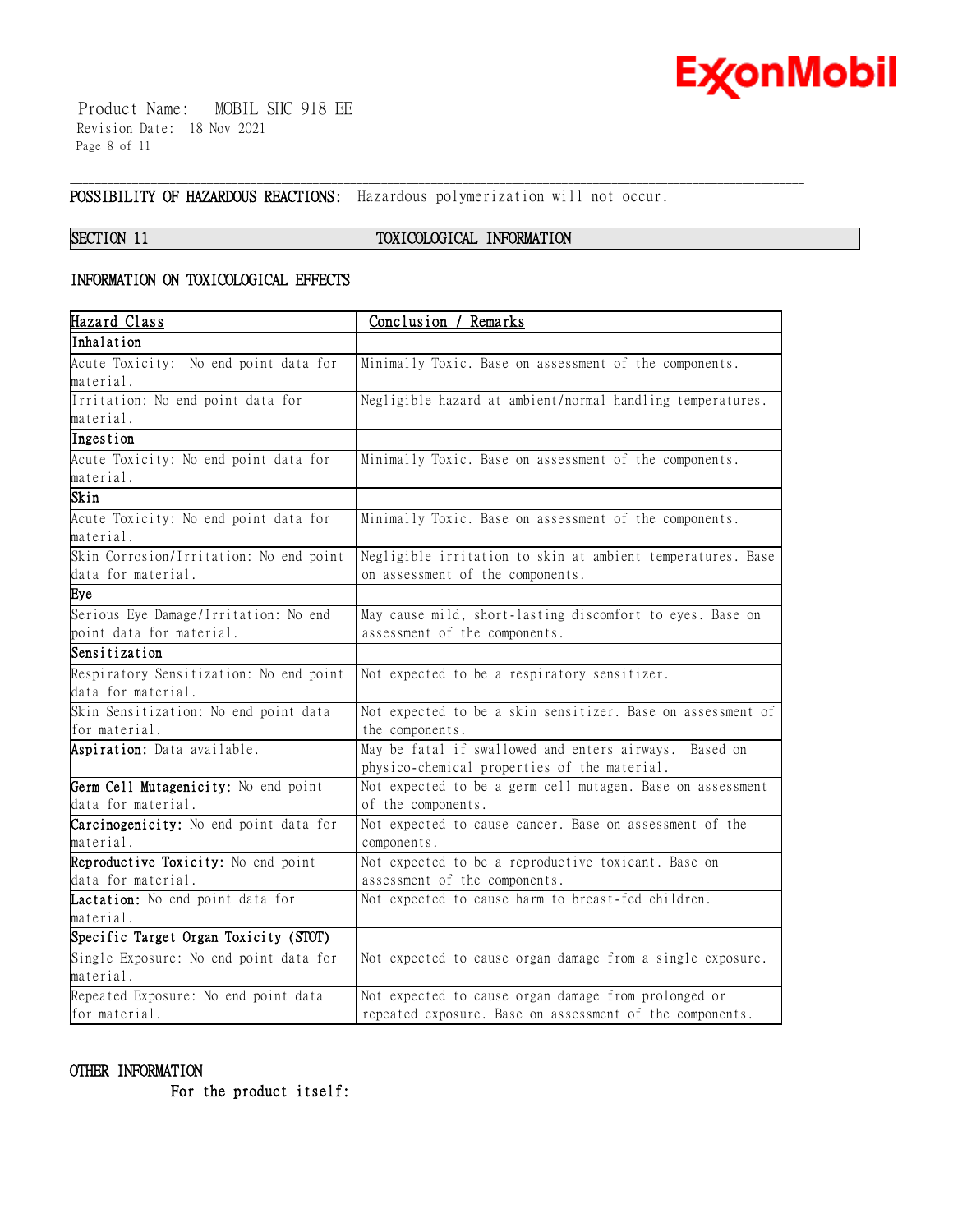

 Product Name: MOBIL SHC 918 EE Revision Date: 18 Nov 2021 Page 9 of 11

Small amounts of liquid aspirated into the lungs during ingestion or from vomiting may cause chemical pneumonitis or pulmonary edema.

\_\_\_\_\_\_\_\_\_\_\_\_\_\_\_\_\_\_\_\_\_\_\_\_\_\_\_\_\_\_\_\_\_\_\_\_\_\_\_\_\_\_\_\_\_\_\_\_\_\_\_\_\_\_\_\_\_\_\_\_\_\_\_\_\_\_\_\_\_\_\_\_\_\_\_\_\_\_\_\_\_\_\_\_\_\_\_\_\_\_\_\_\_\_\_\_\_\_\_\_\_\_\_\_\_\_\_\_\_\_\_\_\_\_\_\_\_\_

### **Contains:**

Base oil severely refined: Not carcinogenic in animal studies. Representative material passes IP-346, Modified Ames test, and/or other screening tests. Dermal and inhalation studies showed minimal effects; lung non-specific infiltration of immune cells, oil deposition and minimal granuloma formation. Not sensitizing in test animals.

# **IARC Classification: The following ingredients are cited on the lists below:** None.

|              | --REGULATORY LISTS SEARCHED-- |               |
|--------------|-------------------------------|---------------|
| $1 = IARC 1$ | $2 = IARC$ 2A                 | $3 = IARC 2B$ |

# **SECTION 12 ECOLOGICAL INFORMATION**

The information given is based on data for the material, components of the material, or for similar materials, through the application of bridging principals.

### **ECOTOXICITY**

Material -- Not expected to be harmful to aquatic organisms.

### **MOBILITY**

 Base oil component -- Low solubility and floats and is expected to migrate from water to the land. Expected to partition to sediment and wastewater solids.

# **PERSISTENCE AND DEGRADABILITY**

### **Biodegradation:**

Base oil component -- Expected to be inherently biodegradable

# **BIOACCUMULATION POTENTIAL**

 Base oil component -- Has the potential to bioaccumulate, however metabolism or physical properties may reduce the bioconcentration or limit bioavailability.

# **SECTION 13 DISPOSAL CONSIDERATIONS**

Disposal recommendations based on material as supplied. Disposal must be in accordance with current applicable laws and regulations, and material characteristics at time of disposal.

### **DISPOSAL RECOMMENDATIONS**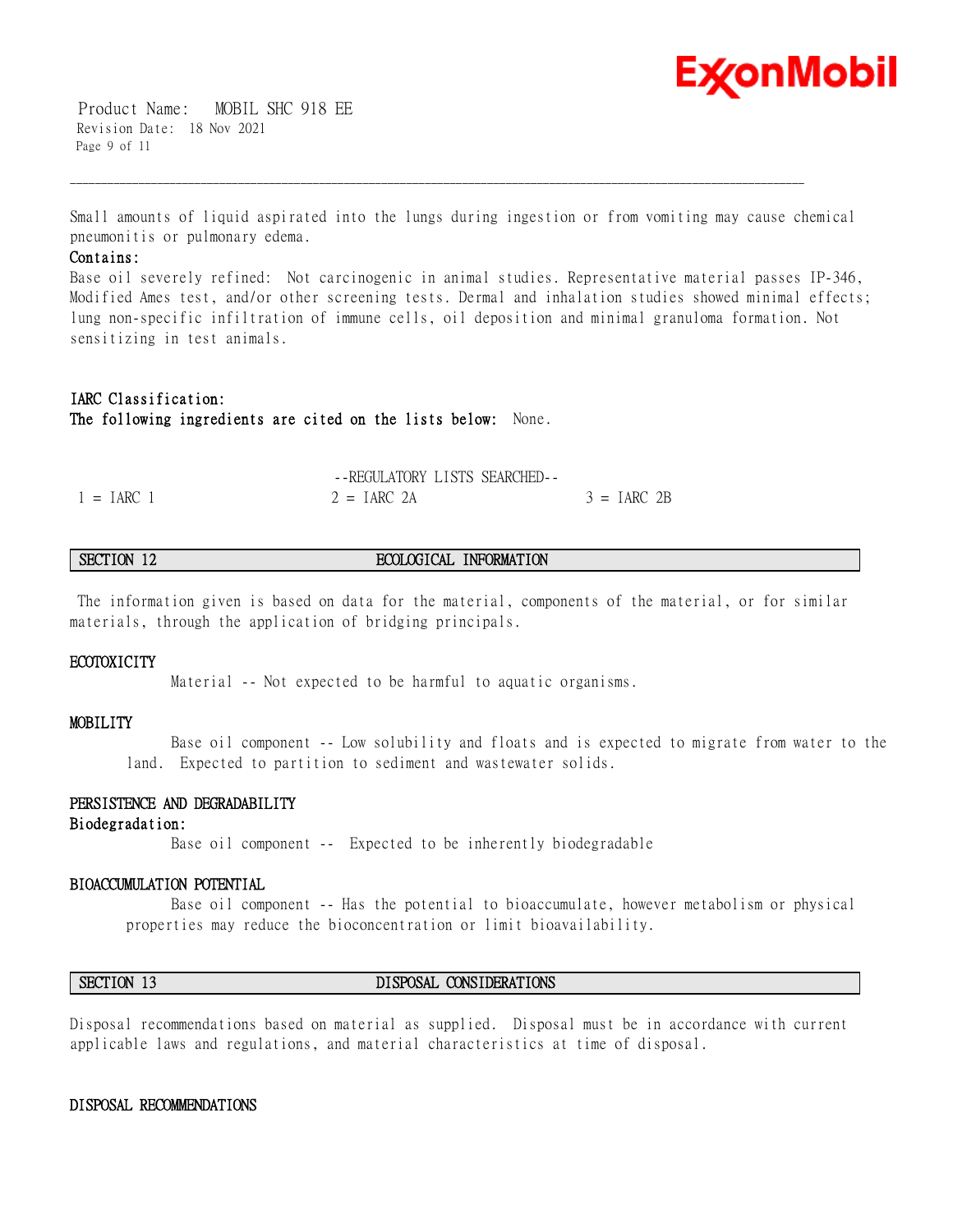

 Product Name: MOBIL SHC 918 EE Revision Date: 18 Nov 2021 Page 10 of 11

> Product is suitable for burning in an enclosed controlled burner for fuel value or disposal by supervised incineration at very high temperatures to prevent formation of undesirable combustion products. Protect the environment. Dispose of used oil at designated sites. Minimize skin contact. Do not mix used oils with solvents, brake fluids or coolants.

**Empty Container Warning** Empty Container Warning (where applicable): Empty containers may contain residue and can be dangerous. Do not attempt to refill or clean containers without proper instructions. Empty drums should be completely drained and safely stored until appropriately reconditioned or disposed. Empty containers should be taken for recycling, recovery, or disposal through suitably qualified or licensed contractor and in accordance with governmental regulations. DO NOT PRESSURISE, CUT, WELD, BRAZE, SOLDER, DRILL, GRIND, OR EXPOSE SUCH CONTAINERS TO HEAT, FLAME, SPARKS, STATIC ELECTRICITY, OR OTHER SOURCES OF IGNITION. THEY MAY EXPLODE AND CAUSE INJURY OR DEATH.

**SECTION 14 TRANSPORT INFORMATION** 

\_\_\_\_\_\_\_\_\_\_\_\_\_\_\_\_\_\_\_\_\_\_\_\_\_\_\_\_\_\_\_\_\_\_\_\_\_\_\_\_\_\_\_\_\_\_\_\_\_\_\_\_\_\_\_\_\_\_\_\_\_\_\_\_\_\_\_\_\_\_\_\_\_\_\_\_\_\_\_\_\_\_\_\_\_\_\_\_\_\_\_\_\_\_\_\_\_\_\_\_\_\_\_\_\_\_\_\_\_\_\_\_\_\_\_\_\_\_

**LAND (ADR)** : Not Regulated for Land Transport

**SEA (IMDG):** Not Regulated for Sea Transport according to IMDG-Code

**Marine Pollutant:** No

**AIR (IATA):** Not Regulated for Air Transport

**SECTION 15 REGULATORY INFORMATION** 

This material is considered hazardous according to The Regulations on Labelling and Hazard Communications for Hazardous Materials.

# **REGULATORY STATUS AND APPLICABLE LAWS AND REGULATIONS**

Toxic and Concerned Chemical Substances Control Act (TCCSCA): Not Regulated

**Listed or exempt from listing/notification on the following chemical inventories :** AIIC, DSL, ENCS, IECSC, ISHL, KECI, PICCS, TCSI, TSCA

**SECTION 16 OTHER INFORMATION**

**REFERENCES:** Sources of information used in preparing this SDS included one or more of the following: results from in house or supplier toxicology studies, CONCAWE Product Dossiers, publications from other trade associations, such as the EU Hydrocarbon Solvents REACH Consortium, U.S. HPV Program Robust Summaries, the EU IUCLID Data Base, U.S. NTP publications, and other sources, as appropriate.